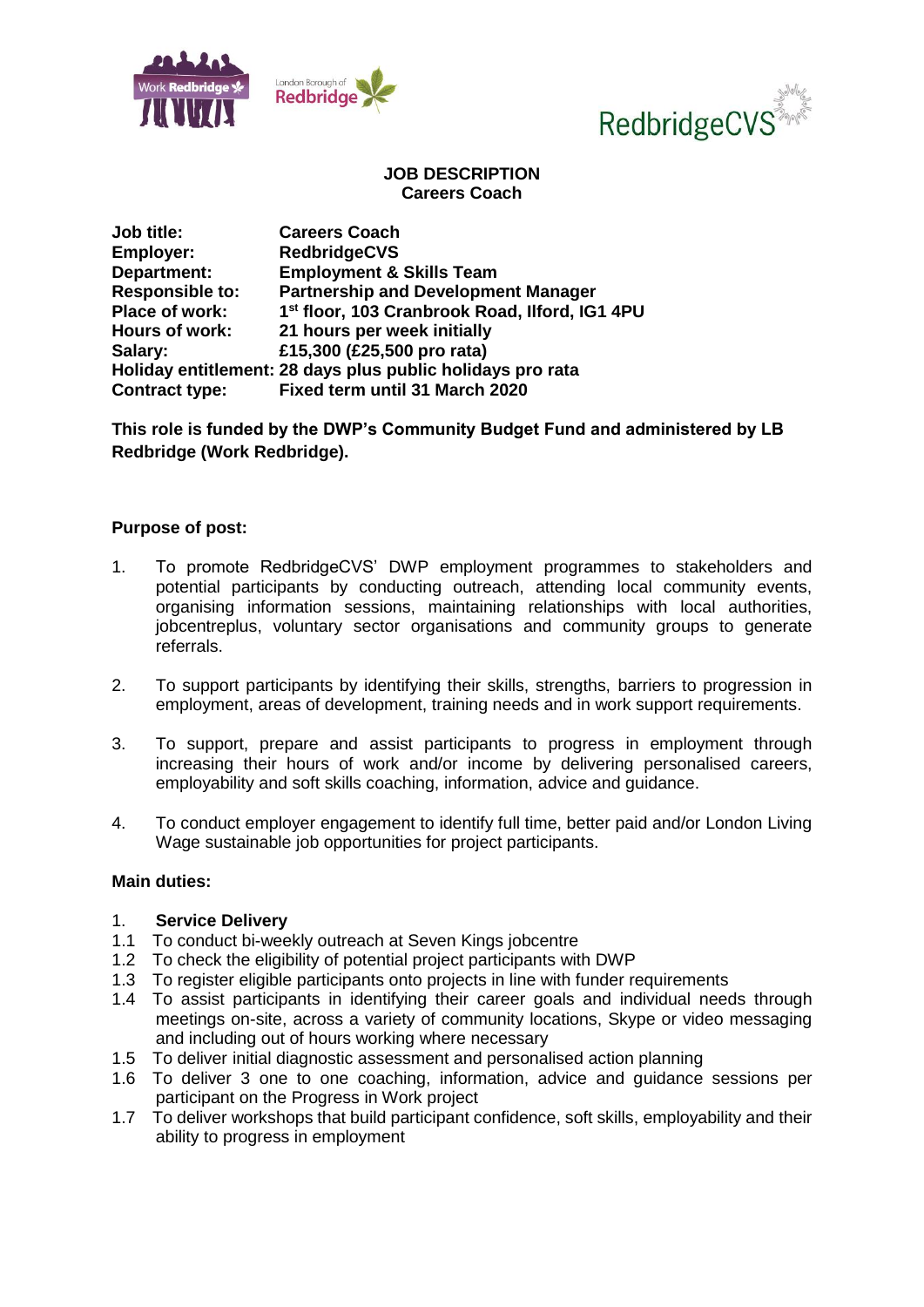



- 1.8 To support participants to find better work and/or increase their hours of work through improved CVs, cover letters, job applications and providing information on the local labour market including growth sectors.
- 1.9 To effectively manage a caseload of participants using a RAG rating system and ensuring regular contact is maintained, which includes monthly tracking of participants
- 1.10 To regularly review the progress of participants and support them throughout the project; this will include supporting them when their motivation levels drop to ensure their retention
- 1.11 To signpost participants to additional support where required
- 1.12 To provide participants with personalised in work support for 4 weeks when they increase their hours and/or find better paid work
- 1.13 To contact and work with employers, apprenticeship providers, employment agencies, local authorities to identify better paid sustainable job opportunities for participants
- 1.14 To match participants to suitable vacancies and support them with the application process
- 1.15 To plan, set up and deliver quarterly sector specific employer events for participants
- 1.16 To conduct quarterly evaluations of participants' distance travelled on the projects
- 1.17 To accurately record activities with participants on project forms and CIVICRM to ensure all project activity and outcome information is collected and processed promptly.
- 1.18 To keep referral partners updated on the progress of their referrals on a monthly basis
- 1.19 To complete a brief monthly narrative report and claims form for management and email to the Work Redbridge contact for the projects
- 1.20 To take appropriate responsibility to ensure the health and safety of self and others involved in lone working

# 2. **Service Development**

- 2.1 To maintain positive relationships with stakeholders including employers, Jobcentre Plus, local authorities, voluntary sector organisations to secure referrals and opportunities for the projects.
- 2.2 To meet project targets as per project performance delivery plans and keep the delivery plan updated

# 3. **General duties**

- 3.1 Help to ensure that RedbridgeCVS embraces diversity, challenges discrimination, and reflects the communities of Redbridge
- 3.2 Participate in your own reviews and appraisal
- 3.3 Take part in training and personal development and participate in team meetings, staff development, away days and reviews etc
- 3.4 Be an active team member of RedbridgeCVS and support the employment and skills team. This will require the post holder to:-
	- Be an active team member and representative of the organisation
	- Contribute to the development and performance of RedbridgeCVS
	- Adhere to all RedbridgeCVS policies and procedures
	- Actively promote the principles of equal opportunities, celebrate diversity and challenge discriminatory practice
	- Undertake any other duties as required which are in line with the objectives of the post

The post holder will be expected to use their initiative, be proactive and work with a wide range of people in local communities and organisations. He/she will be given regular supervision and support, a probationary review and an annual appraisal. Attendance at meetings and events outside of normal working hours will be necessary on occasion.